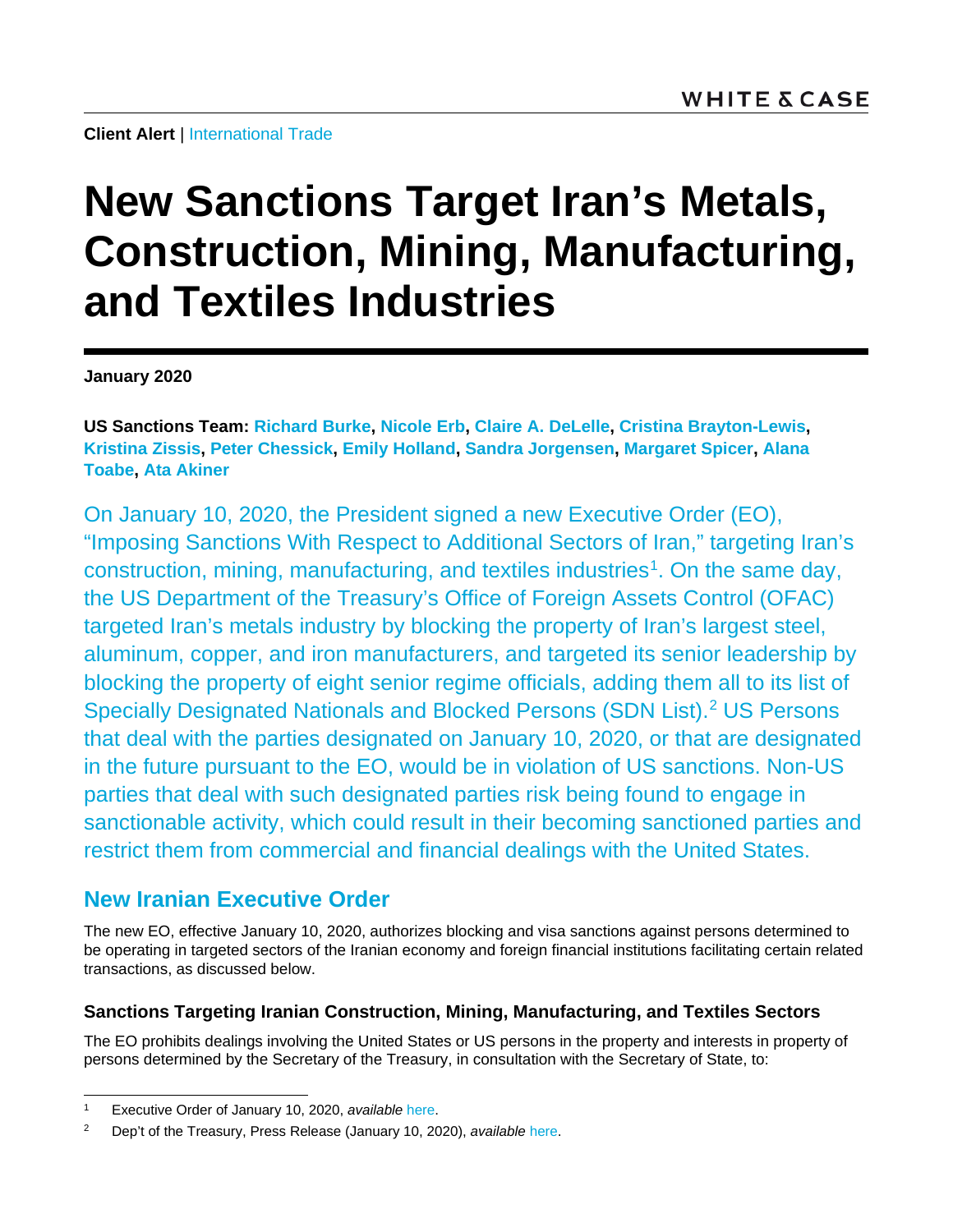- Operate in the construction, mining, manufacturing, or textiles sector of the Iranian economy, or any other sector of the Iranian economy as may be determined by the Secretary of the Treasury, in consultation with the Secretary of State;
- Have knowingly engaged in a significant transaction for the sale, supply, or transfer to or from Iran of significant goods or services used in connection with a sector specified in or determined pursuant to this EO;
- Have materially assisted, sponsored, or provided financial, material, or technological support for, or goods or services to or in support of, any person blocked pursuant to this EO; or
- Be owned or controlled by, or have acted or purported to act for or on behalf of, directly or indirectly, any person blocked pursuant to this EO.

The EO additionally imposes visa denials on person blocked pursuant to this order.

#### **Sanctions Targeting Foreign Financial Institutions**

The EO also authorizes correspondent or payable-through account sanctions on a foreign financial institution determined by the Secretary of the Treasury, in consultation with the Secretary of State, to have knowingly conducted or facilitated any significant financial transaction:

- For the sale, supply, or transfer to or from Iran of significant goods or services used in connection with a sector of the Iranian economy specified in or determined pursuant to this EO; or
- For or on behalf of any person blocked pursuant to this EO.

Such foreign financial institution may be subject to restrictions or prohibitions on opening and maintaining correspondent or payable-through accounts in the United Sates.

## **Additions to the SDN List**

On January 10, 2020, OFAC designated to the SDN List eight senior Iranian regime officials<sup>[3](#page-1-0)</sup> and Iran's largest steel, aluminum, copper, and iron manufacturers.<sup>[4](#page-1-1)</sup> Additionally, OFAC designated three China- and Seychellesbased companies and a related vessel for reportedly purchasing and transporting Iranian metals and metal products and providing critical materials for Iranian metal production. [5](#page-1-2) All of these individuals and entities newly designated to the SDN List are tagged by OFAC as being subject to secondary sanctions. [6](#page-1-3)

#### **Senior Iranian Regime Officials**

Of the eight senior Iranian officials added to the SDN List, six were designated for "being persons appointed to a position as a state official" of Iran, including officials of Iran's Supreme National Security Council, Islamic Revolutionary Guard Corps and its paramilitary force, Armed Forces, and Expediency Council. The remaining two individuals were designated for "having acted or purported to act for or on behalf of, directly or indirectly, the Supreme Leader."[7](#page-1-4)

<span id="page-1-0"></span><sup>&</sup>lt;sup>3</sup> Designated pursuant to EO 13876.

<span id="page-1-1"></span><sup>4</sup> Designated pursuant to EO 13871.

<span id="page-1-2"></span><sup>5</sup> *Id.*

<span id="page-1-3"></span><sup>6</sup> Identifying information on the individuals, entities, and vessel designated on January 10, 2020, *available* [here.](https://www.treasury.gov/resource-center/sanctions/OFAC-Enforcement/Pages/20200110.aspx)

<span id="page-1-4"></span><sup>&</sup>lt;sup>7</sup> Designated pursuant to EO 13876.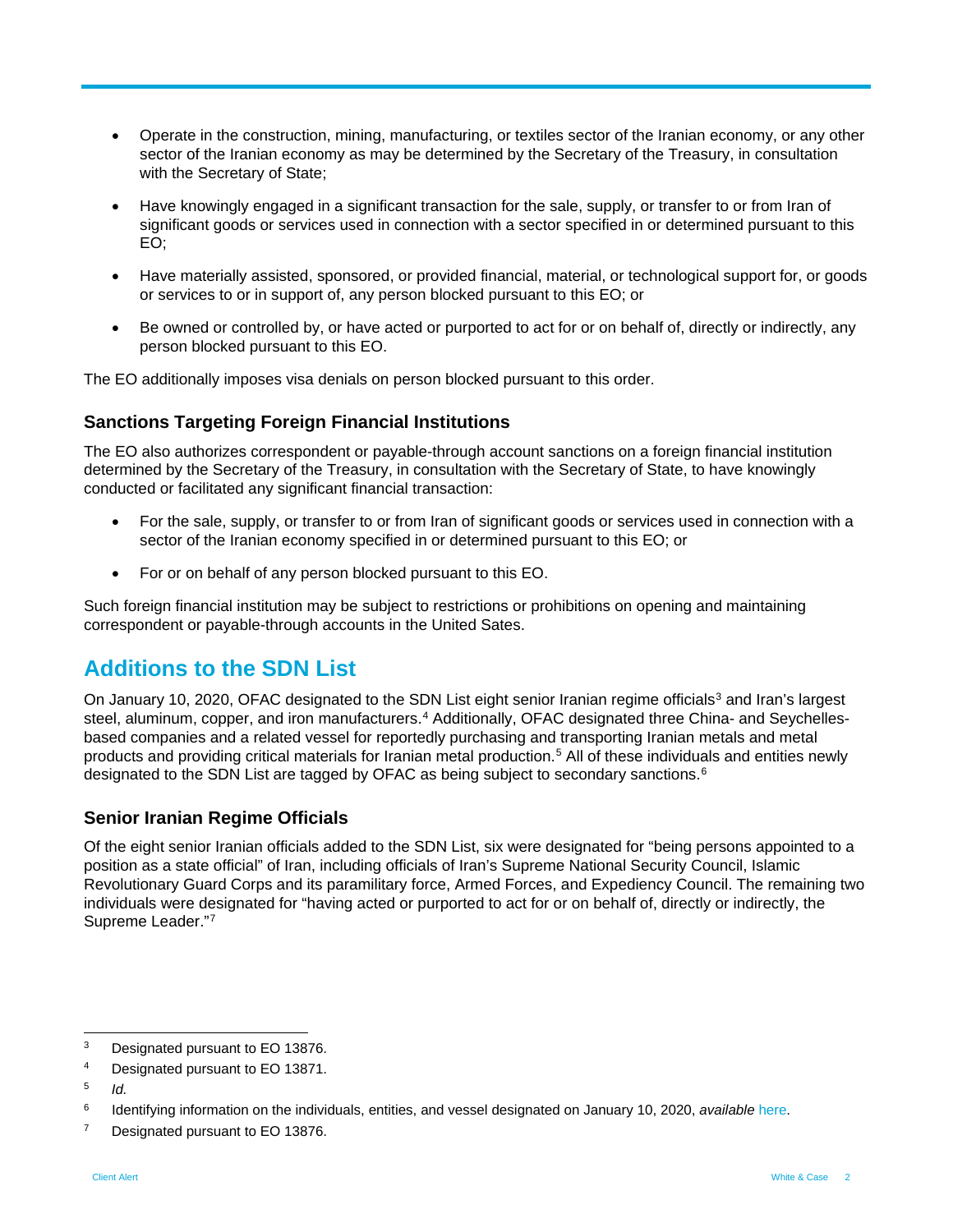#### **Iranian Metals Industry**

OFAC designated 22 entities to the SDN List for operating in the iron, steel, or copper sector of Iran.<sup>[8](#page-2-0)</sup> The designations include the 13 largest steel and iron manufacturers in Iran and one Oman-based company:

- Mobarakeh Steel Company Iran Alloy Steel Company
- 
- Saba Steel Golgohar Mining and Industrial Company
- Hormozgan Steel Company Chadormalu Mining and Industrial Company
- 
- 
- Esfahan Steel Company Arfa Iron and Steel Company
- Oxin Steel Company Khouzestan Steel Company
- Khorasan Steel Company Iranian Ghadir Iron & Steel Co
	-
- South Kaveh Steel Company Reputable Trading Source LLC (Oman)

Additionally, OFAC designated four companies for operating in the Iranian aluminum or copper sectors:

- Iran Aluminum Company
- Al-Mahdi Aluminum Corporation
- National Iranian Cooper Industries
- Khalagh Tadbir Pars Co.

OFAC also designated China- and Seychelles-based companies and a related vessel. OFAC stated that it designated these companies and vessel for purchasing and transporting Iranian metals and metal products and providing critical materials for Iranian metal production:

- Pamchel Trading Beijing Co. Ltd.
- Power Anchor Limited
- Hongyuan Marine Co. Ltd.
- Hong Xun (D5GG9)[9](#page-2-1)

#### **Effect of Designations**

All property and interests in property of a person on the SDN List located in the United States or in the possession or control of a US person is blocked and cannot be dealt in. Any entity in which one or more blocked persons directly or indirectly holds a 50 percent or greater ownership interest in the aggregate is itself considered blocked by operation of law.

## **Conclusion**

The new EO and sanctions imposed on January 10, 2020, are the latest manifestations of the Trump Administration's "maximum pressure" campaign on Iran. Companies doing business involving any Iranian entities should monitor closely the implementation of the new EO and other measures imposed by the United States to

<span id="page-2-0"></span> <sup>8</sup> Designated pursuant to EO 13871.

<span id="page-2-1"></span><sup>9</sup> According to the designation information, the vessel is owned by Hongyuan Marine Co. Ltd. and registered under the Liberian flag with Vessel Registration Identification IMO 9588885; MMSI 636016459.